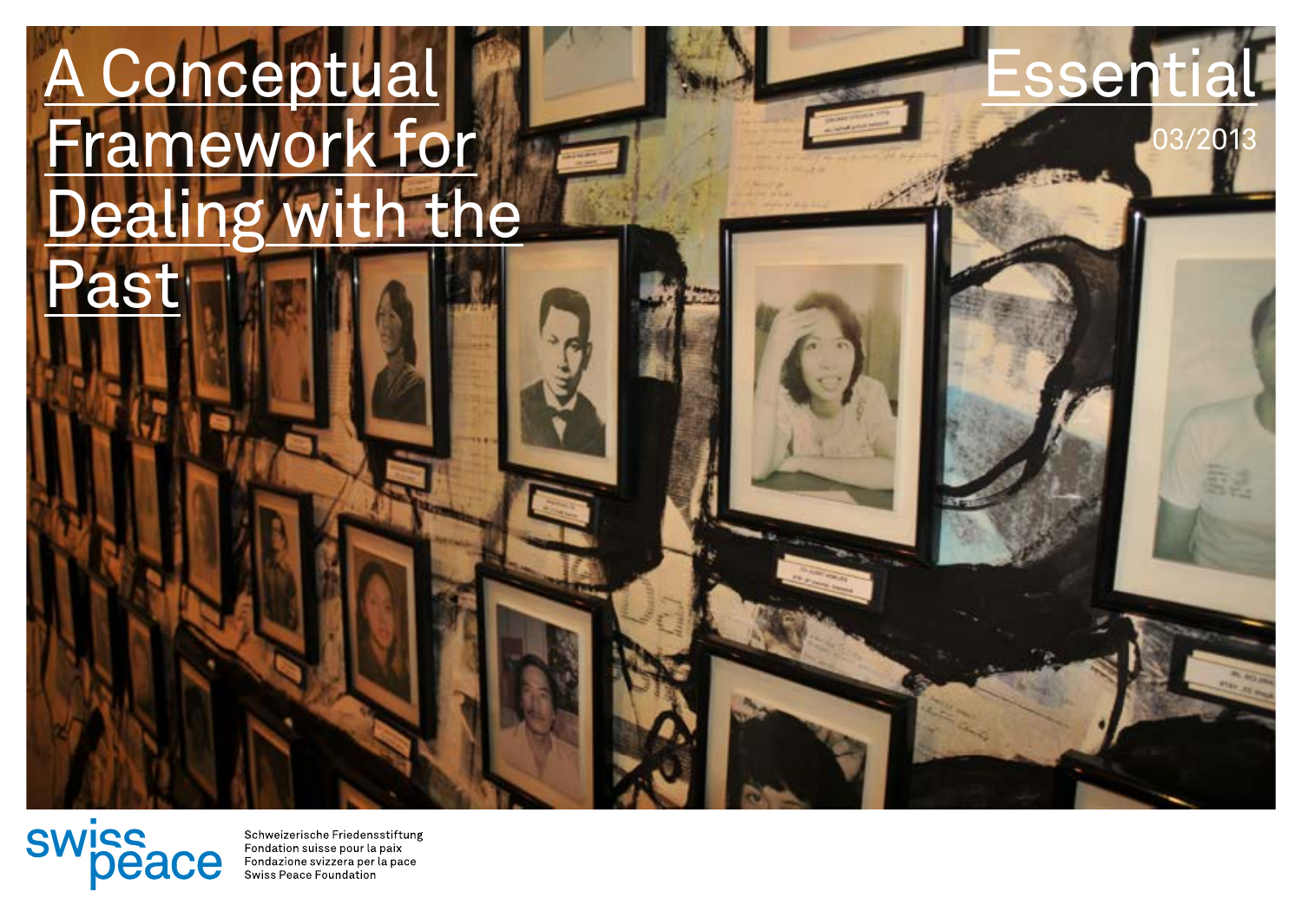#### Publisher

swisspeace is an action-oriented peace research institute with headquarters in Bern, Switzerland. It aims to prevent the outbreak of violent conflicts and to enable sustainable conflict transformation.

#### [The Dealing with the Past Program](http://www.swisspeace.ch/topics/dealing-with-the-past.html)

The Dealing with the Past Program of swisspeace supports governmental and non-governmental actors in the design, implementation, monitoring and evaluation of DwP activities. The program provides a wide range of training opportunities including introductory courses and courses on more specific aspects of Dealing with the Past and contributes to the research-policy nexus at swisspeace through its research projects, research events, conferences, publications and teaching.

#### Essential series

With its Essential series, swisspeace offers expert advice and guidance for practioners on various topics of civilian peacebuilding. Essentials on Dealing with the Past include: "[Securing Police Archives](http://www.swisspeace.ch/fileadmin/user_upload/Media/Publications/Essentials/Essential_2_2013_Peterson_Securing_Police_Archives_A_Guide_for_Practitioners_2013.pdf)" and ["Archives for a Peaceful](http://www.swisspeace.ch/fileadmin/user_upload/Media/Publications/Essentials/Essential_1_2013_Juni.pdf) [Future](http://www.swisspeace.ch/fileadmin/user_upload/Media/Publications/Essentials/Essential_1_2013_Juni.pdf)".

#### Cover picture

Museum of the "Task Force Detainees", Manila, Philippines. Copyright: Tobias Affolter.

#### Partners

swisspeace is an associated Institute of the University of Basel and member of the Swiss Academy of Humanities and Social Sciences (SAHS).

#### [swisspeace](http://www.swisspeace.org)

Sonnenbergstrasse 17 PO Box, 3000 Bern 7 info@swisspeace.ch

© 2013 swisspeace

### A Conceptual Framework for Dealing with the Past

Holism in Principle and Practice

| 1 | A Conceptual Framework for Dealing         |    |
|---|--------------------------------------------|----|
|   | with the Past                              | 05 |
| 2 | The Four Pillars of a Holistic Approach    |    |
|   | to Dealing with the Past                   | 07 |
| 3 | The Challenges and Opportunities of Holism |    |
|   | in Practice                                | 15 |
|   | About swisspeace                           | 20 |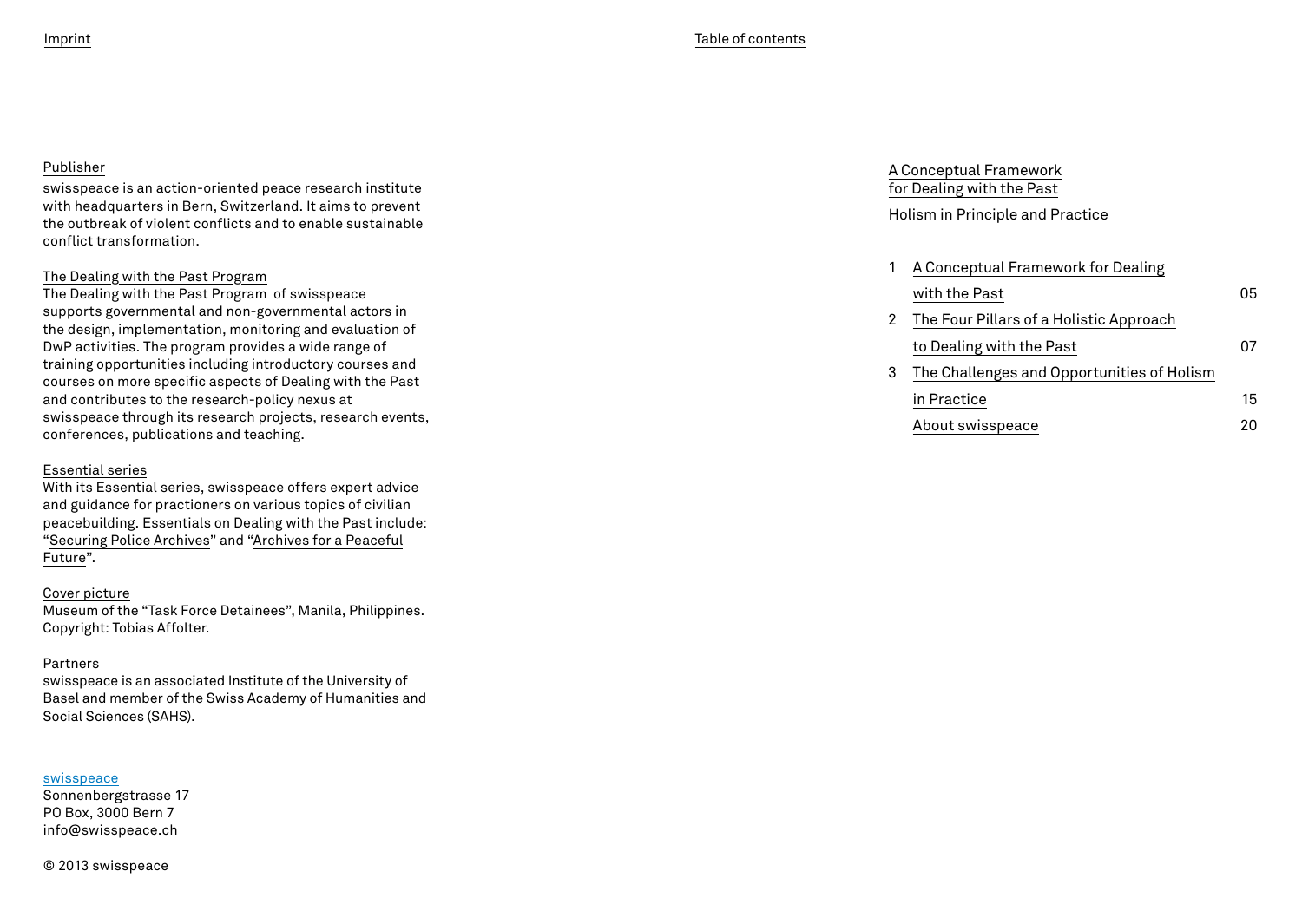## 1 A Conceptual Framework for Dealing with the Past

In 1997, the UN Human Rights Commission approved of a set of principles that were recommended by the UN Special Rapporteur Louis Joinet in his [report](http://www.unhchr.ch/huridocda/huridoca.nsf/%28Symbol%29/E.CN.4.sub.2.1997.20.Rev.1.En) on the question of the impunity of perpetrators of human rights violations.These principles call for efforts in four areas that subsequently became recognized as the main pillars of a holistic approach to dealing with the past:

- $\rightarrow$  the right to know
- $\rightarrow$  the right to justice
- $\rightarrow$  the right to reparations
- $\rightarrow$  the guarantee of non-recurrence.

The Conceptual Framework on Dealing with the Past, developed by swisspeace and the Swiss Federal Department of Foreign Affairs, is based on these principles and subsequent recommendations.<sup>1</sup> It captures the four main areas and mechanisms of a holistic Dealing with the Past approach, indicating that all areas mutually influence and depend on each other. The central focus is on victims and perpetrators and their transformation into citizens with equal rights. The diagram further suggests that Dealing with the Past is a long-term process that aims at establishing a culture of accountability, the rule of law and reconciliation.



1 UN [Document](http://www.swisspeace.ch/fileadmin/user_upload/Media/Topics/Dealing_with_the_Past/Resources/Orentlicher__Diane__E_CN4_2005_102_add1.pdf) E/CN.4/2005/102/ Add.1, Report of Diane Orentlicher, independent expert to update the Set of principles to combat impunity - Updated Set of principles for the protection and promotion of human rights through action to combat impunity.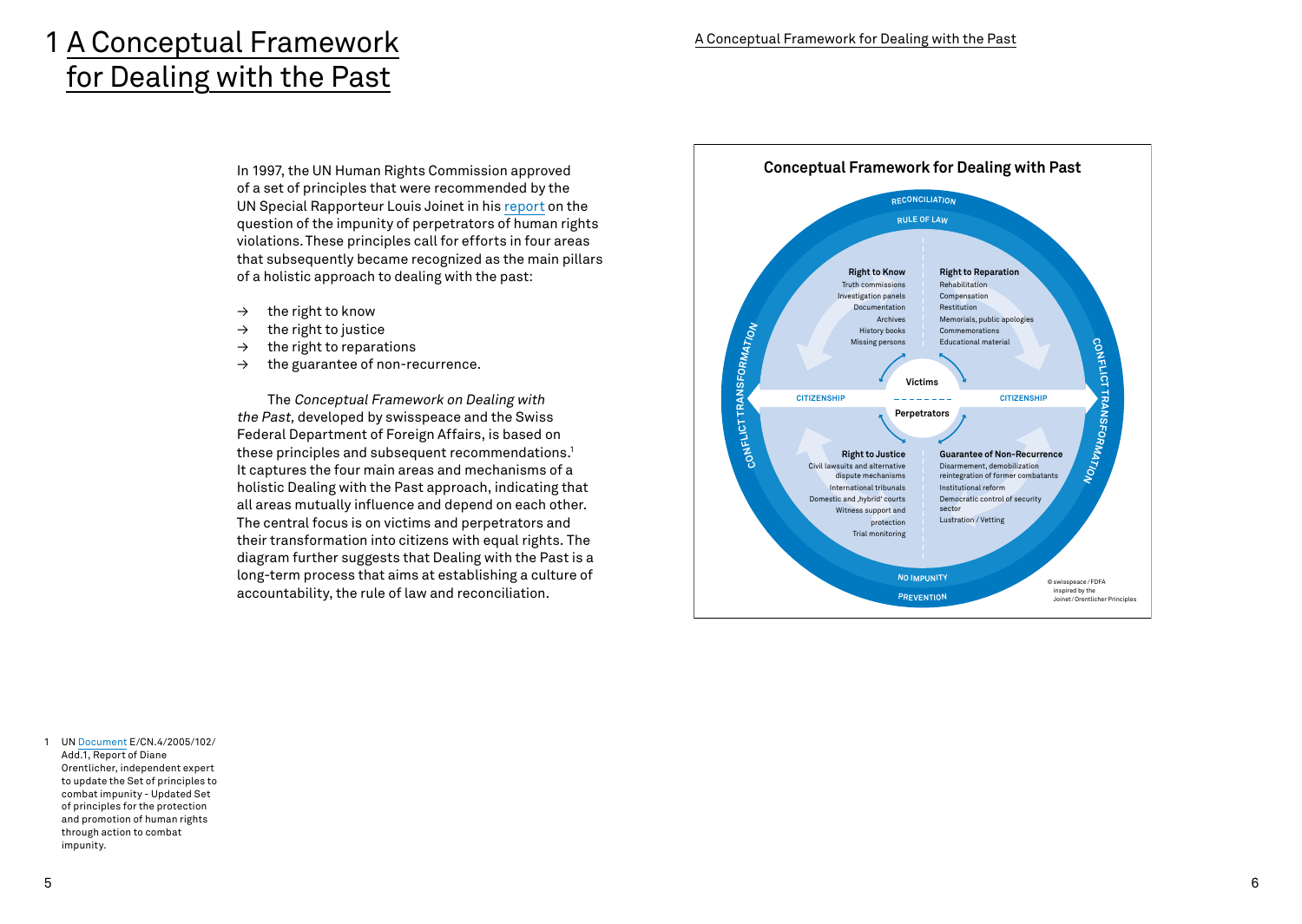### 2 The Four Pillars of a Holistic Approach to Dealing with the Past

Each of the four rights which form the core of a holistic approach to Dealing with the Past entail three key elements:

- $\rightarrow$  An *individual right* on the part of the victim and his/ her family
- $\rightarrow$  A collective right on the part of society
- $\rightarrow$  An *obligation* on the part of the state to ensure that such rights are enabled and actualised

#### 2.1 The Right to Know

The right to know refers to the importance of individual and collective knowledge regarding the causes, experiences and legacies of human rights violations. The acquisition of such knowledge is not a simple fact-finding exercise and there are a variety of mechanisms which may be employed in order to contribute to a longer term process of decision making regarding the different needs of individuals and societies in constructing knowledge and truths about the past. In doing so, it is hoped that memories can be preserved, documentation secured and history protected from revisionist arguments.

#### Missing Persons

The search for missing persons is one of the immediate priorities for relatives and victims and therefore often one of the first Dealing with the Past measures taken. Knowing what happened to missing family members and friends and knowing if they are alive or dead is crucial for relatives. Therefore exhumations and forensic investigations are essential even years after the disappearance of beloved ones. In many cases only the confirmation of the death of a person may allow for the process of mourning to begin.

The [International Commission on Missing Persons](http://www.ic-mp.org/about-icmp) (ICMP) was established in 1996 to ensure the cooperation of governments in locating and identifying those who have disappeared during the armed conflicts in former Yugoslavia. ICMP has led the way in using DNA as a first step in the identification of large numbers of persons missing from armed conflict and contributes to the development of appropriate expressions of commemoration and tribute to the missing[.](http://www.ic-mp.org/about-icmp/)

#### Truth Commissions

During the last 30 years, many truth (and reconciliation) commissions have been established. Their mandates and impacts, however, have varied. In most countries the final reports of the commissions have been published, in addition, in some countries the commission's work has been extensively documented, discussed and made accessible to the public (e.g. [Argentina](http://www.derechoshumanos.net/lesahumanidad/informes/argentina/informe-de-la-CONADEP-Nunca-mas.htm) or [South Africa](http://www.justice.gov.za/trc/)).

#### Commissions of Inquiry

The United Nations increasingly uses the instrument of international commissions of inquiry, especially in situations where states are unable or unwilling to lead inquiries themselves.

> In 2009 a [fact-finding commission](http://www2.ohchr.org/english/bodies/hrcouncil/docs/12session/A-HRC-12-48.pdf) led by Judge Richard Goldstone investigated the events during the Gaza War, in 2010 the UN Secretary appointed a Panel of Experts on Accountability in Sri Lanka, in 2011 the Human Rights Council established an independent international commission of inquiry to investigate alleged violations of human rights in the Syrian Arab Republic since March 2011.

#### Archives

Rendering archives accessible for the public is crucial for truth finding. For this reason archives are often at risk of being destroyed during coup d'états and revolutions.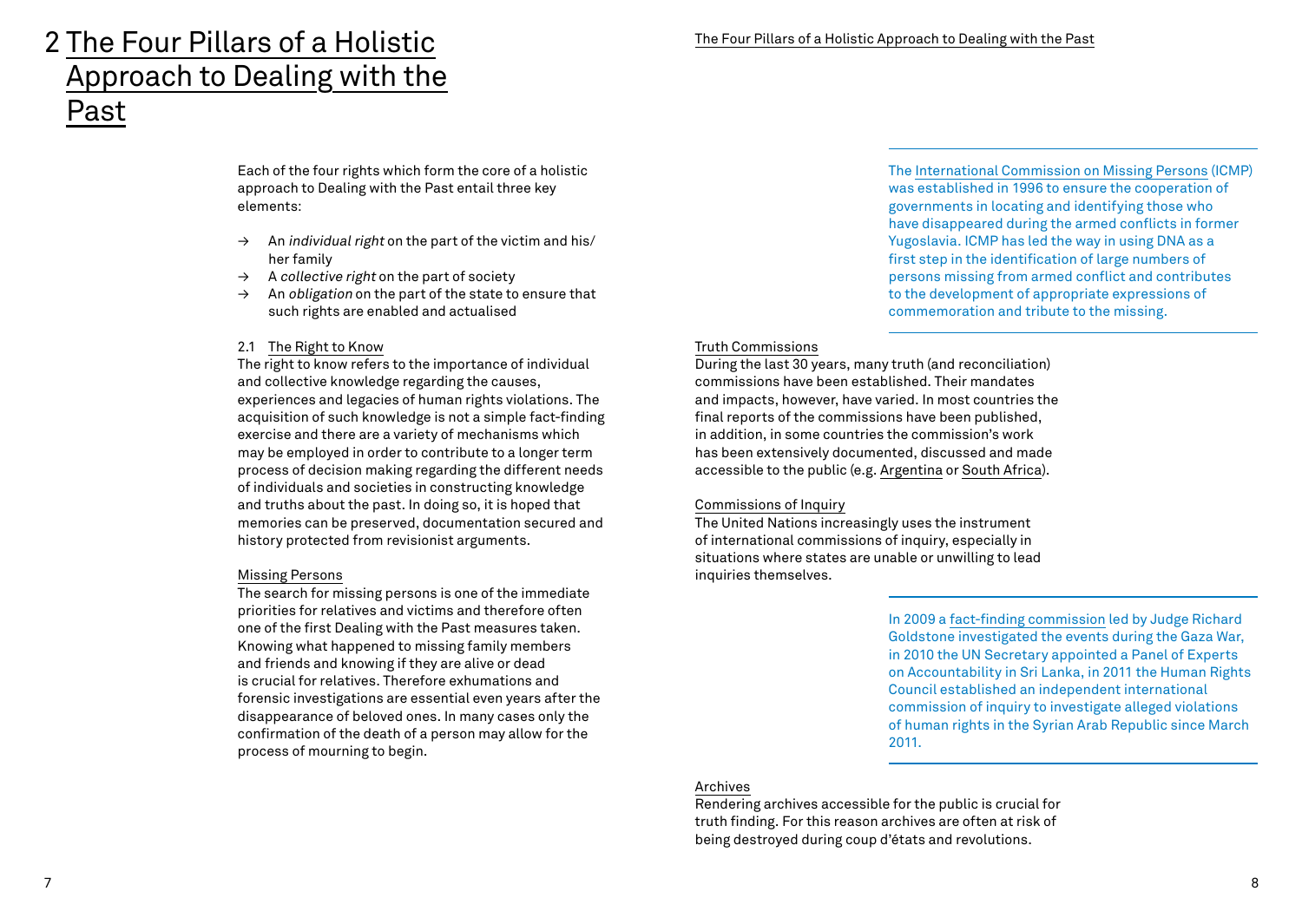In Guatemala the entire police archives are currently being digitised and made accessible to the general public through a national initiative. The Swiss Federal Archive supports this initiative by holding security copies of all digitized records.

#### 2.2 The Right to Justice

The right to justice entails the duty of the state to hold accountable those who are responsible for human rights violations. International human rights and humanitarian law prescribe this duty and ensure that blanket amnesties for torture, crimes of genocide, war crimes and crimes against humanity are no longer possible. Fair and transparent trials are seen as the primary mechanism for ensuring legitimate accountability which can challenge cultures of impunity and ensure that victims have their harm legally recognised. For each society undergoing a Dealing with the Past process decisions need to be made regarding the type of trial best suited to achieving a meaningful and legitimate form of accountability in a given context.

#### International Tribunals

After the violent conflicts in Ex Yugoslavia and Rwanda the UN Security Council established ad hoc tribunals to prosecute those responsible for acts of genocide, war crimes and crimes against humanity committed during the conflicts (cf. [ICTY](http://www.icty.org/)). Moreover, in 1998 the Rome Statute established the [International Criminal](http://www.icc-cpi.int) [Court](http://www.icc-cpi.int) in The Hague as the first permanent, treaty based international criminal court with a mandate to end impunity for the perpetrators of the most serious crimes of concern to the international community. This statue entered into force in 2002.

#### Hybrid / mixed tribunals

These tribunals are usually located in the country concerned and the staff recruited from local as well as international pools of experts. Examples include the [Special Court for Sierra Leone](http://www.sc-sl.org), the [Extraordinary](http://www.eccc.gov.kh) [Chambers in the Courts of Cambodia](http://www.eccc.gov.kh) or the [Chamber for](http://www.sudbih.gov.ba/?jezik=e) [War Crimes of the Court of Bosnia and Herzegovina.](http://www.sudbih.gov.ba/?jezik=e)

#### National prosecutions

Few states consistently prosecute international crimes committed by their own citizens. Often criminal/ penal procedures are prevented because the persons responsible for past human rights violations remained in power or out of fear that prosecutions could lead to renewed violence (e.g. Spain). Sometimes it is a prevailing culture of impunity that has the same effect (e.g. Guatemala, South Africa, El Salvador). The prosecution of crimes committed outside the state's own territory or by foreign nationals is even more difficult. The number of procedures under so called universal jurisdiction<sup>2</sup> is so far still very limited.

2 According to the principle of universal jurisdiction, every State has the right to prosecute extra-territorial crimes according to national jurisprudence regardless of the site of the crime or the nationality of the perpetrator or the victim, even when national interests are not affected. In the name of the global community (on a trust basis), a State should punish crimes which are considered to be so serious that they concern and threaten the whole global community (among others genocide, crimes against humanity, war crimes, torture).

Decades after the violent events in several Latin American States (e.g. Argentina, Chile) some of the main perpetrators of crimes during the military dictatorships are now being prosecuted.

#### 2.3 The Right to Reparation

The right to reparation refers to restitution, compensation or rehabilitation provided to victims of human rights violations. Such acts are intended to acknowledge harm suffered, promote dignity and support ongoing capacity building.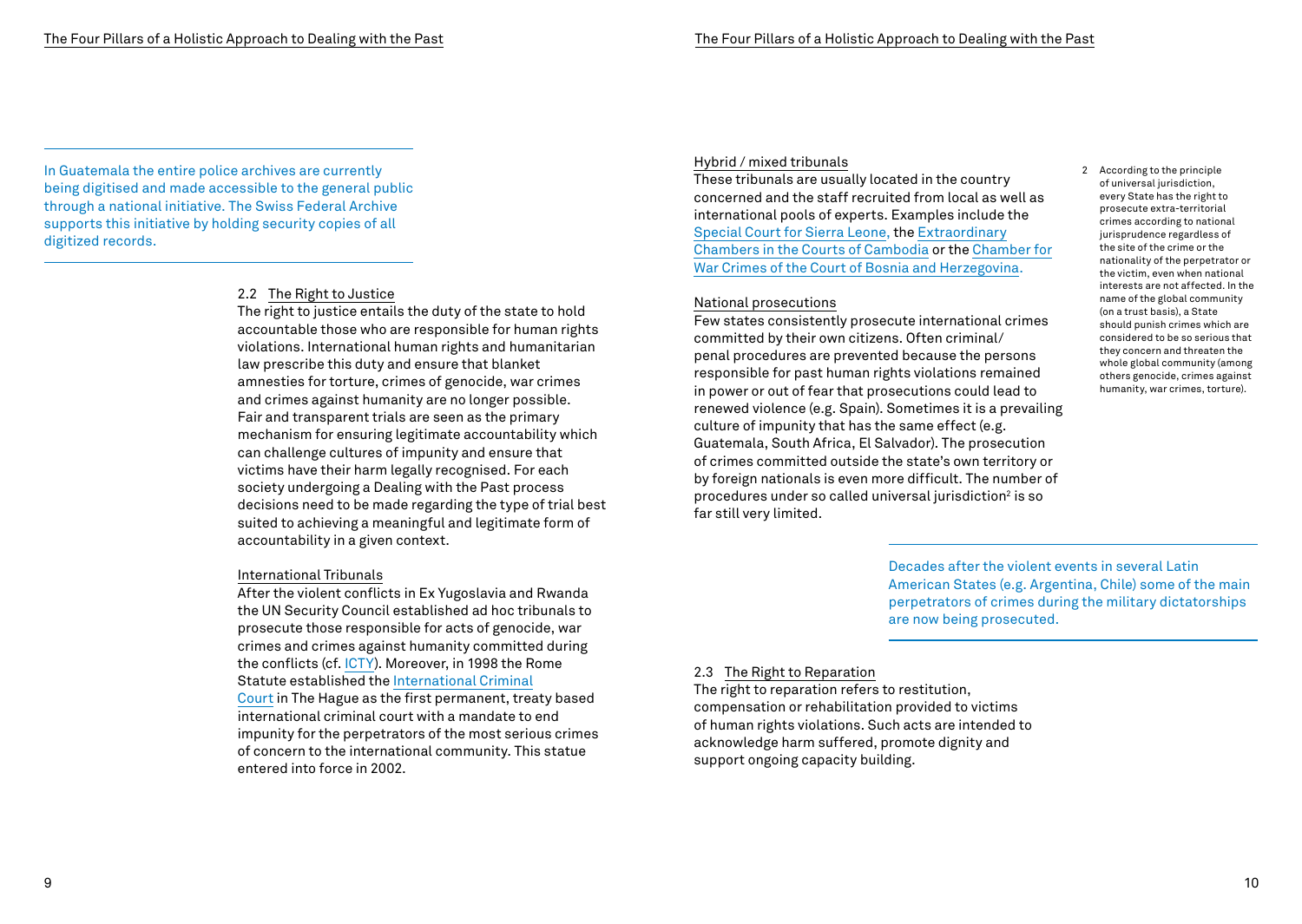Restitution of property and compensation The restitution of property after violent conflict is important, but still rather rare. In cases where restitution of lost property is not possible, sometimes victims receive financial compensation.

In 1991 the UN Security Council established the United Nation Compensation Commission (UNCC) with the mandate of dealing with damages that were caused during the Iraqi Invasion of Kuwait. Despite being initially considered controversial the commission's procedures which allowed for individual complaints are now deemed a model for similar compensation programs.

#### Individual and collective reparations

Individual reparations can take a variety of forms, for example medical or psychosocial assistance, education or microcredits. In cases where there are large numbers of victims programs of collective reparations are often more feasible.

In 2009 the international Organization for Migration (IOM) established a [victim reparation program](http://www.iom.int/cms/en/sites/iom/home/what-we-do/reparation-programmes/support-for-the-sierra-leone-reparations.html) in Sierra Leone. The assistance is tailored to categories with specific needs, for example medical assistance for victims of sexual violence and education opportunities for children. In the context of the Rome Statute of the ICC a trust fund was established to finance activities which address the harm resulting from crimes under the jurisdiction of the ICC. The focus of such projects might be groups of internally displaced people, orphans, victims of sexual violence, or disabled persons.

#### Symbolic reparations

The large number of memorials, museums (and monuments) worldwide show how important it is for victims and their relatives that past abuses are publicly acknowledged.

> Chile opened a ["museum of remembrance"](http://www.museodelamemoria.cl) which reminds the Chilean people of the injustices suffered under the military regime. In Argentina, [Memoria Abierta](http://www.memoriaabierta.org.ar/) makes accessible documentation on the military dictatorship. In its online archives, Memoria Abierta also presents material of the CONADEP archives, such as photos and written documents.

#### 2.4 The Guarantee of Non-Recurrence

Dealing with the Past aims to contribute to the non-recurrence of past human rights violations. "Nunca más!" – "Never again!" was the leading slogan of the human rights movements in Latin America which initiated the examination of the violent past in countries such as Argentina, Chile, Brazil, Peru or Guatemala. The non-recurrence of systematic human rights violations presupposes democratic structures, civilian oversight of security forces, a functioning judicial system and the rule of law. The establishment of such structures is an expensive and complex long-term process. This process often starts with demobilisation and disarmament programs, free and fair elections, followed by reforms of the security sector, constitutional reforms and the construction of a functioning and independent judiciary.

#### Demobilisation and Reintegration of combatants

In the aftermath of a peace agreement the demobilisation, disarmament and reintegration of rebel groups and the reorganization of an oversized army often constitute important first steps towards the improvement of people's security.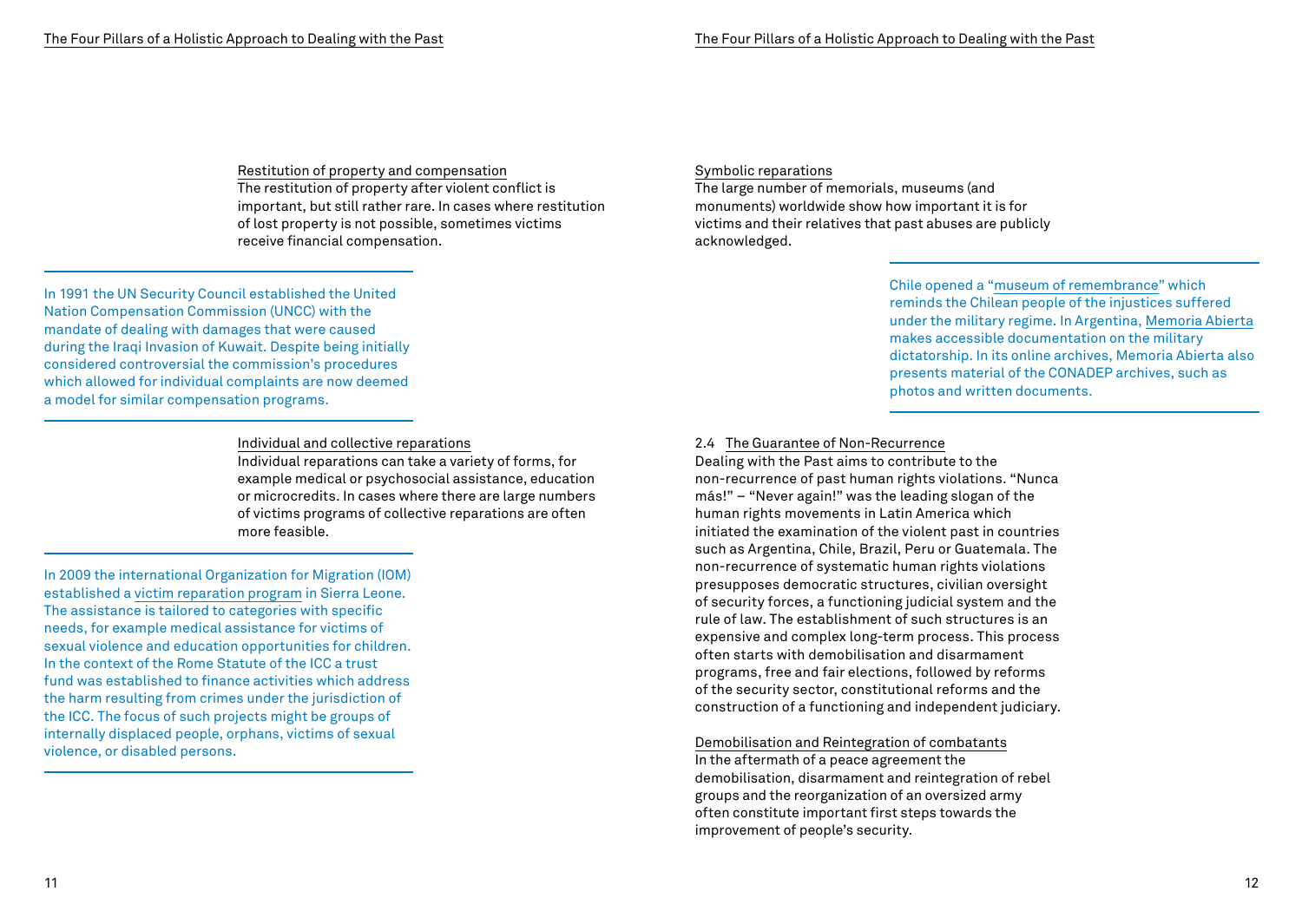A functioning legal system can help to prevent human rights violations and the abuse of power, and thus fundamental judicial reforms on all levels are an important condition for

In Sierra Leone measures for the disarmament and [reintegration](http://www.un.org/en/peacekeeping/missions/past/unamsil) of former rebels were supervised by the UN mission, UNAMSIL.

#### Elections and constitutional reforms

After a civil war or the collapse of an authoritarian regime there are challenges involved and decisions to be made regarding the timing of free and fair elections. In addition, fundamental constitutional reforms are required when establishing a legitimate government. This includes the development of parliamentary oversight, the retrenchment of presidential power and mechanisms to control the security forces.

Tunisia had its first democratic elections after the Arab Spring uprisings in October 2011 with a 90% turnout of voters. The elected Constitutional Assembly is in charge of adopting a new Constitution within one year to be followed by the resignation of the current interim government and the appointment of a new government by the Assembly.

#### Reform of the security sector

The human rights violations that typically occur under military dictatorships can only be effectively prevented if the security forces, especially the army and the police, are democratically controlled. This requires reorganisation as well as training.

Lustration/Vetting In order to consolidate democratic structures, persons

Reform of the legal system

the Guarantee of Non-Recurrence.

who are responsible for human rights violations need to be denied access to official political positions or removed from official posts. The role that public office holders played in the past needs to be examined in order to increase the credibility and legitimacy of the new institutions.

> The Polish Institute of National Remembrance operates a [vetting office w](http://ipn.gov.pl/en/about-the-institute/structure/offices/the-vetting-office-of-the-institute-of-national-remembrance)hich uses the archives of the former state security service in order to check whether vetting declarations of persons seeking public office or serving in public functions are accurate.

After the 11 year long civil war in Sierra Leone the poorly functioning [judicial system i](http://www.diis.dk/sw91651.asp)s being rebuilt with

international support.

Since 2010 the Guatemalan Commissioner for Police Reform, Helen Mack, has been working towards the full implementation of fundamental police reform which had been first outlined many years earlier in the 1997 peace agreement and started by the I[nternational Commission](http://cicig.org) [against Impunity in Guatemala](http://cicig.org) (CICIG).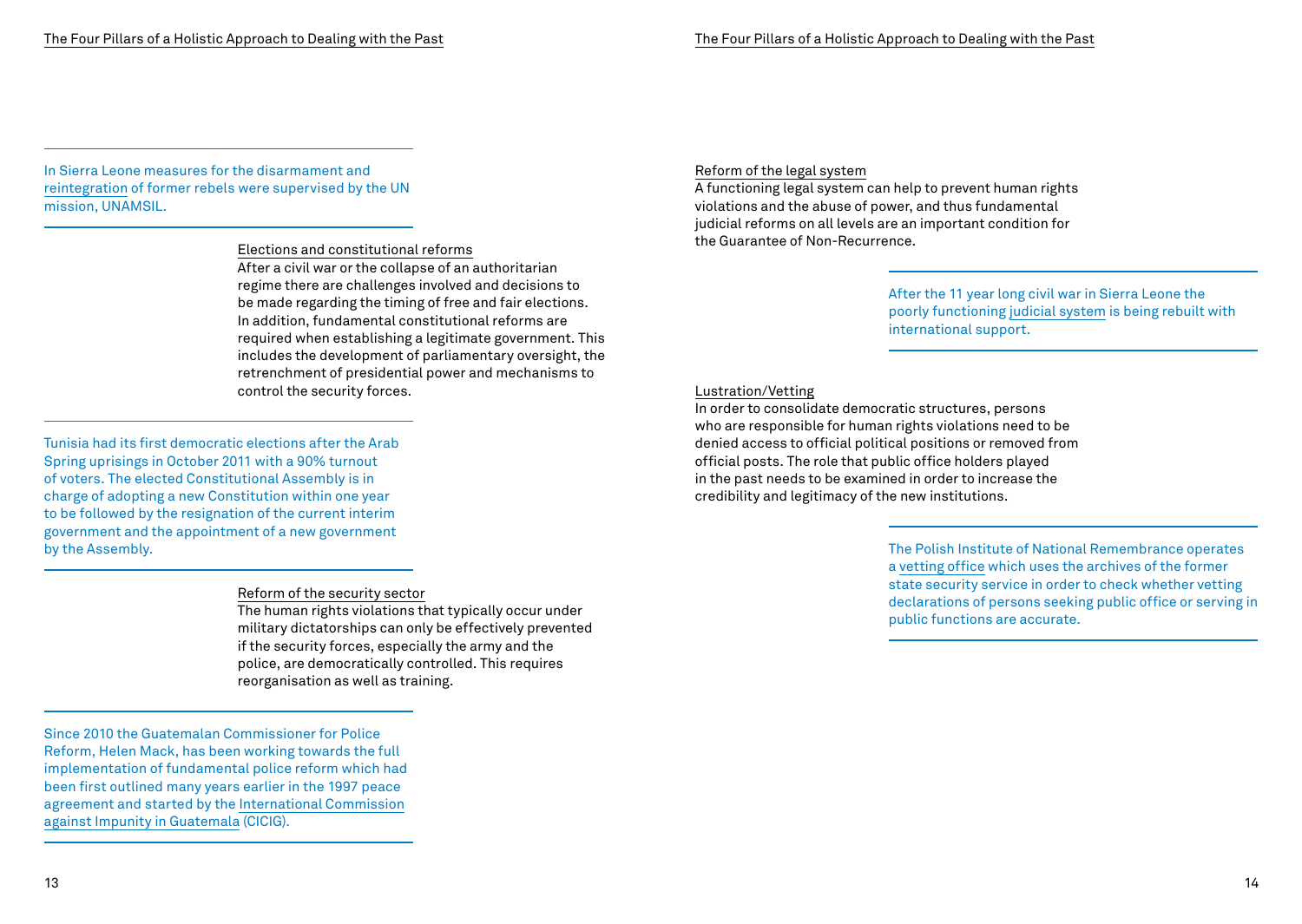### 3 The Challenges and Opportunities of Holism in Practice

A holistic approach to Dealing with the Past recognises the interdependence of the four key pillars of the right to know, the right to reparation, the right to justice and the guarantee of non recurrence. The conceptual framework presented here can be seen as a starting point for practice and knowledge generation. Practitioners and scholars of Dealing with the Past must also then ask a series of further questions which will shape the type, timing, context and substance of such a process.

#### 3.1 What is the Context?

Dealing with the Past by definition deals with highly sensitive issues that are related to past conflict and carry the risk of leading to new tensions and violence. A conflict sensitive approach is therefore essential when planning and implementing a Dealing with the Past strategy. This involves a careful analysis of the context we operate in as well as an assessment of the potential impact of our interventions on the conflict. Based on such an understanding, there will be a better chance of minimizing unintended negative impacts on tensions and conflict as well as increased opportunities for the building of bridges.

**challenge:** to ensure that a Dealing with the Past process is sensitive to conflict dynamics and informed by a nuanced understanding of the social, political, cultural and economic contexts **opportunity:** to design a Dealing with the Past process which is conflict sensitive and which is meaningful for, and owned by, those who have been most affected by human rights violations

> Every context has its own history, culture, religions, languages and traditions which influence the ways a society may choose and is able to deal with the past. Dealing with the Past processes should take these specific conditions into account. They should also make

sure to strengthen existing local structures and mechanisms in order to build future capacity for constructively dealing with conflict. Top-down approaches and externally imposed measures will neither receive the needed legitimacy nor build a sustainable process. A Dealing with the Past process should seek to include as active participants those who have been most affected by human rights violations as well as those who have been subject to marginalization due to experiences of violence, social status or geographical position.

The Framework is an ideal mapping tool. It can be used to establish an overview over existing initiatives in a specific context as well as over areas that have been neglected and needs that are not addressed yet. It can also be used to establish existing linkages, synergies and possibilities between different initiatives as well under-exploited areas for Dealing with the Past.

#### 3.2 Who are the Actors?

With an understanding of the importance of context comes an understanding of the importance of knowledge about, and inclusion of, the relevant actors. This may include governments, civil society groups, affected populations, perpetrators, international organisations, other states as well as donors among others. A Dealing with the Past process needs to ensure that actors' perspectives are heard and incorporated as far as is possible in order to achieve a relevant and legitimate process. The relevant actors may change over time and as the context itself shifts, thus rendering reflexivity and flexibility important characteristics of any Dealing with the Past process.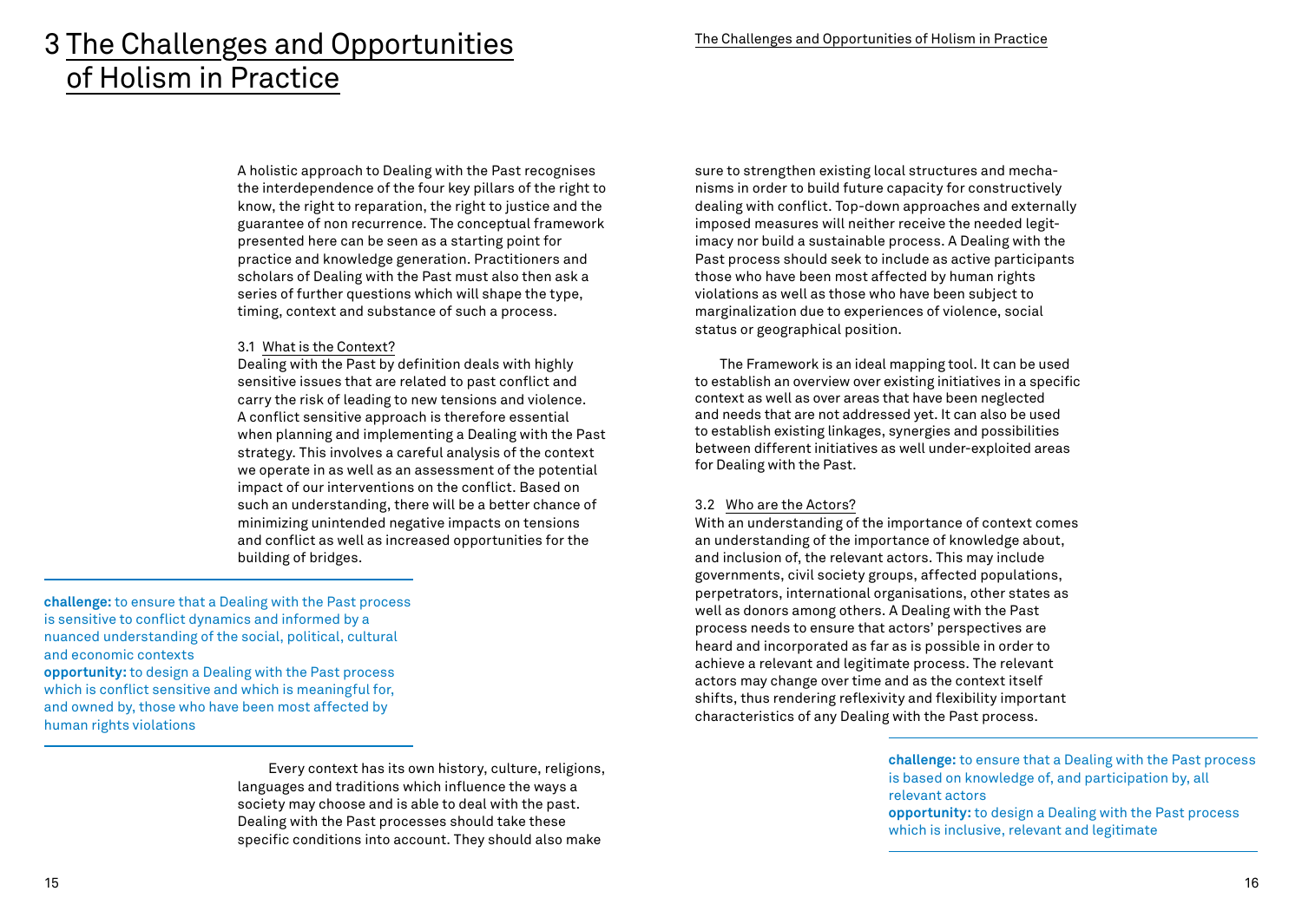In addition, a Dealing with the Past process must be careful not to essentialise the identities of any actors, in particular 'victims' and 'perpetrators'. Strict boundaries between different actors may not be clear or indeed productive.

The Framework provides a systematic lens for the mapping of state and non state, local, regional and international actors. It helps to identify which actors are or should be involved and how roles can be distributed. It also allows for the identification of potential strategic partners.

#### 3.3 How do Mechanisms Connect to Broader Processes?

Any Dealing with the Past process must be viewed as one part in a broader set of interconnected transformations. Chosen mechanisms will not necessarily lead to the expected or desired impacts and cannot alone promote the kind of broader transformations which are required for sustainable and just peace. The framework demonstrates how each of the four rights, ensured by different mechanisms and interventions, are integrally connected. Furthermore, it shows how these rights must be seen as part of a transformation of victims and perpetrators into citizens who can play a meaningful role in the establishment of a peaceful and democratic society. In this way it can act as a useful starting point for conceptualising how specific practices or mechanisms may be connected to each other and what broader goals they are working towards.

**challenge:** to ensure that the mechanisms and measures in a Dealing with the Past process can contribute to conflict transformation, reconciliation and the rule of law **opportunity:** to design a Dealing with the Past process which will contribute positively to longer term change and the establishment of a sustainable and just peace

The holistic approach to Dealing with the Past can contribute to and support conflict transformation and reconciliation. Conflicts are caused by political, social, cultural or economic inequalities and injustice. Dealing with the Past works towards and includes the transformation of norms, structures and power relations which cause such inequalities and injustice. This can be done on an individual level through the recognition and reparation of historical marginalisation or harms suffered and the securing of substantive rights of citizenship for equal access to resources. On a collective level Dealing with the Past can contribute to the reduction of societal attitudes and discourses which promote conflict between individuals and groups, and discrimination against certain sections of society. New relationships can be forged through symbolic acts such as official apologies, commemorations or through institutional reform. On the level of the state Dealing with the Past includes transformations in political structure such as constitutional reform and citizenship laws. These changes can contribute to the transition towards democracy, shared political community and sustainable peace.

The framework reminds practitioners and scholars of dealing with the past that each discrete mechanism is part of a broader whole with a transformative potential. It can provide a basis on which to discuss connections between mechanisms and the formulation of longer term and broader goals to which they may contribute.

#### 3.4 What is Possible?

After war and dictatorship, a country usually faces enormous costs for reconstruction and economic development. When planning dealing with the past initiatives it is important to work with financial budgets which are realistic, sustainable and to project future needs and costs. This can avoid raising false or unrealistic expectations – in particular amongst victims - and aid the design of an intervention which is possible in practice. In addition, there will be a political context in which any Dealing with